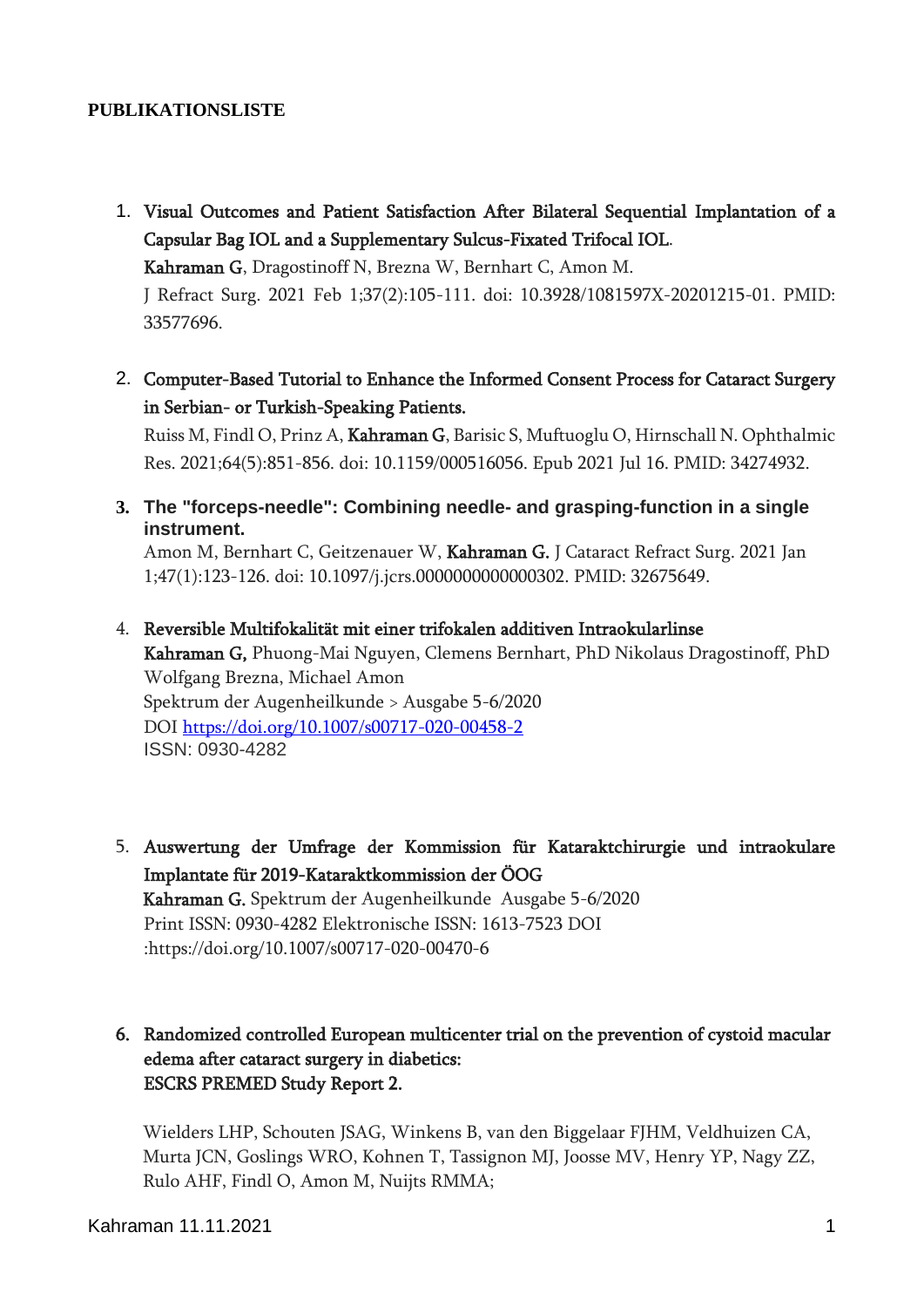ESCRS PREMED study group J Cataract Refract Surg. 2018 Jul;44(7):836-847. doi: 10.1016/j.jcrs.2018.05.015. PMID: 30055692.

# **7. \*Assessment of capsular bag-fixated and ciliary sulcus-fixated IOL centration after supplementary IOL implantation in the same eye.**

Prager F, Amon M, Wiesinger J, Wetzel B, **Kahraman G,**

J Cataract Refract Surg. 2017 May;43(5):643-647. doi: 10.1016/j.jcrs.2017.01.020. PMID: 28602326.

**8. \*Intra-individual comparison of capsular behaviour of two hydrophobic acrylic intraocular lenses during a 5-year follow-up** 

**Kahraman** G, Ferdinaro C, Wetzel B, Bernhart C, Prager F, Amon M

J Cataract Refract Surg. 2017 Feb;43(2):228-233. doi: 10.1016/j.jcrs.2016.12.015. PMID: 28366371.

## **9. \*Additive Intraokularlinsen: Ein Überblick**

**Kahraman G.,** Wetzel B., Bernhart C, Amon M, Spektrum Augenheilkd. (2016) 30: 222. doi:10.1007/s00717-016-0317-6

# **10.\*Uveale und kapsuläre Biokompatibilität unterschiedlicher Intraokularlinsen bei unterschiedlichen Ausgangssituationen**

Amon, M., Wetzel, B., Bernhart, C, **Kahraman** G. Spektrum Augenheilkd. (2016) 30: 208. doi:10.1007/s00717-016-0305-x

#### **11[.Regression of epiretinal membrane after optic nerve atrophy.](https://www.ncbi.nlm.nih.gov/pubmed/27405287)**

Wetzel B, Mylonas G, Prager F, **Kahraman G**, Bernhart C, Lux R, Amon M. Eur J Ophthalmol. 2016 Nov 4;26(6):e165-e167. doi: 10.5301/ejo.5000833.

- **12.\*Intra-individual comparative analysis of capsular opacification after Tecnis ZCB00 and AcrySof SA60AT implantation during a 3-year follow-up Kahraman G,** Amon M, Ferdinaro C, Nigl K, Walch M. J.Cataract Refract Surg. 2015 May;41(5):990-6. doi: 10.1016/j.jcrs.2014.07.041.
- **13.** \***[Anterior and posterior capsular opacification with the Tecnis ZCB00 and AcrySof](http://www.ncbi.nlm.nih.gov/pubmed/24368628)  [SA60AT IOLs: a randomised intraindividual comparison.](http://www.ncbi.nlm.nih.gov/pubmed/24368628)**

Kahraman 11.11.2021 2 **Kahraman G**, Schrittwieser H, Walch M, Storch F, Nigl K, Ferdinaro C, Amon M. British Journal of Ophthalmology . 2013 Dec 24. doi: 10.1136/bjophthalmol-2013-30384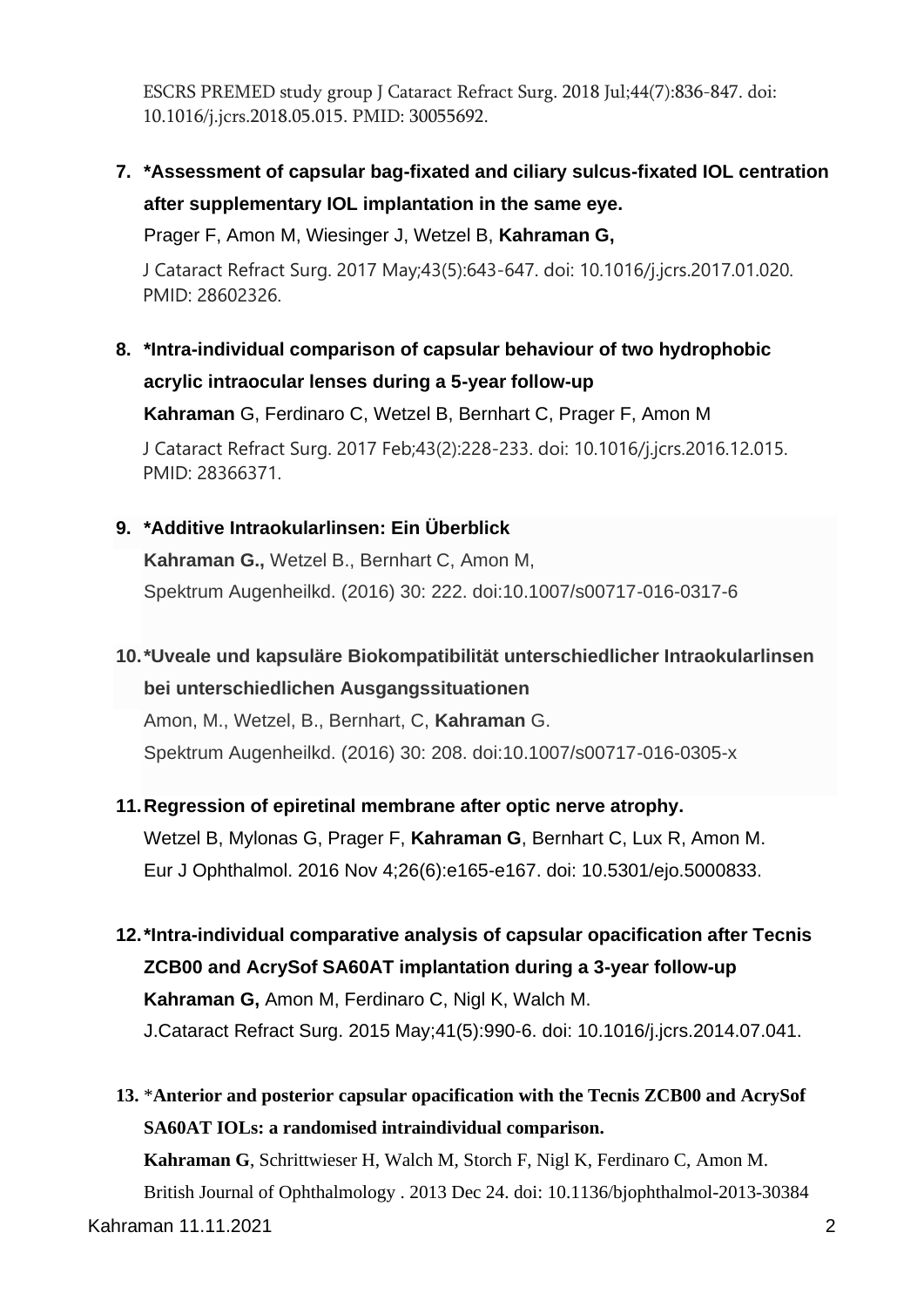## **14.** \***[Additive sulcusfixierte Intraokularlinsen nach perforierender Keratoplastik in](http://han.srv.meduniwien.ac.at/han/91650/www.springerlink.com/content/8706343108n33v70/)  [pseudophaken Augen](http://han.srv.meduniwien.ac.at/han/91650/www.springerlink.com/content/8706343108n33v70/)**

**[Kahraman](http://han.srv.meduniwien.ac.at/han/91650/www.springerlink.com/content/?Author=G.+Kahraman) G**, [M. Amon,](http://han.srv.meduniwien.ac.at/han/91650/www.springerlink.com/content/?Author=M.+Amon) [H. Schrittwieser](http://han.srv.meduniwien.ac.at/han/91650/www.springerlink.com/content/?Author=H.+Schrittwieser) Spektrum der Augenheilkunde 2012, [Volume 26, Number 1,](http://han.srv.meduniwien.ac.at/han/91650/www.springerlink.com/content/0930-4282/26/1/) Pages 24-27 DOI 10.1007/s00717-012-0070-4

# **15.** \***[Primäre \(Duett Implantation\) und sekundäre Implantation additiver](http://han.srv.meduniwien.ac.at/han/91650/www.springerlink.com/content/51081p616434548w/)  [Intraokularlinsen bei kindlicher Katarakt](http://han.srv.meduniwien.ac.at/han/91650/www.springerlink.com/content/51081p616434548w/)**

[M. Amon,](http://han.srv.meduniwien.ac.at/han/91650/www.springerlink.com/content/?Author=M.+Amon) G. **[Kahraman](http://han.srv.meduniwien.ac.at/han/91650/www.springerlink.com/content/?Author=G.+Kahraman)**, [H. Schrittwieser](http://han.srv.meduniwien.ac.at/han/91650/www.springerlink.com/content/?Author=H.+Schrittwieser)

Spektrum der Augenheilkunde 2012, [Volume 26, Number 1,](http://han.srv.meduniwien.ac.at/han/91650/www.springerlink.com/content/0930-4282/26/1/) Pages 21-23

## **16.** \***[Biocompatibility of hydrophilic acrylic, hydrophobic acrylic, and silicone intraocular](http://www.ncbi.nlm.nih.gov/pubmed/21183105)  [lenses in eyes with uveitis having cataract surgery: Long-term follow-up.](http://www.ncbi.nlm.nih.gov/pubmed/21183105)**

Abela-Formanek C, Amon M, **Kahraman** G, Schauersberger J,Dunavoelgyi R.

Journal of Cataract & Refractive Surgery. 2011 Jan;37(1):104-12 doi: 10.1016/j.jcrs.2010.07.038.

## 17. \***[New supplementary intraocular lens for refractive enhancement in pseudophakic](http://www.ncbi.nlm.nih.gov/pubmed/20610084)**

#### **[patients.](http://www.ncbi.nlm.nih.gov/pubmed/20610084)**

**Kahraman G**, Amon M.

Journal of Cataract & Refractive Surgery 2010 Jul;36(7):1090-4. doi: 10.1016/j.jcrs.2009.12.045.

# 18. **[Efficacy and tolerability of preservative-free and preserved diclofenac and preserved](http://www.ncbi.nlm.nih.gov/pubmed/20152959)  [ketorolac eyedrops after cataract surgery.](http://www.ncbi.nlm.nih.gov/pubmed/20152959)**

Maca SM, Amon M, Findl O, **Kahraman** G, Barisani-Asenbauer T.

American journal of Ophthalmology VOL:149(5); p.777-84/201005 2010 May;149(5):777- 84. Epub 2010 Feb 11

## **19. [Evaluation of anterior-segment inflammation and retinal thickness change following](http://www.ncbi.nlm.nih.gov/pubmed/19878107)  [cataract surgery.](http://www.ncbi.nlm.nih.gov/pubmed/19878107)**

Stock G, Ahlers C, Dunavoelgyi R, **Kahraman** G, Schauersberger J, Schmidt-Erfurth U, Amon M.

Acta Ophthalmologica. 2009 Oct 23 doi: 10.1111/j.1755-3768.2009.01704.x.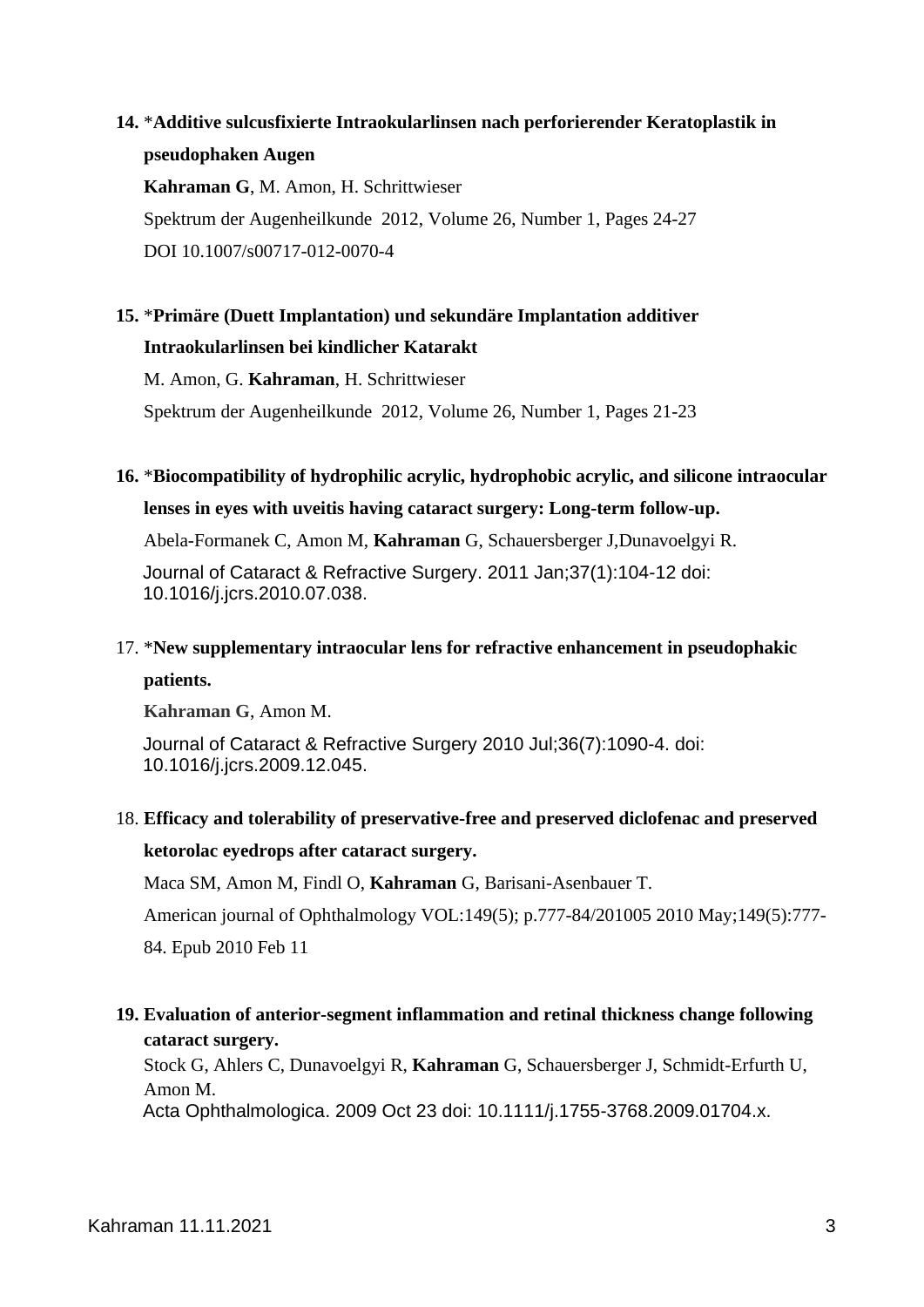# **20. \*Uveal and capsular biocompatibility after implantation of sharp-edged hydrophilic acrylic, hydrophobic acrylic, and silicone intraocular lenses in eyes with pseudoexfoliation syndrome.**

S. Richter-Mueksch, G. **Kahraman,** M. Amon, G. Schild-Burggasser,

J. Schauersberger, C. Abela-Formanek

Journal of Cataract & Refractive Surgery, Aug 2007 Volume 33, Issue 8, Pages 1414-1418

- 21. **\*Intra-individual comparison of the surgical trauma after bimanual micro-incisional- (MICS) and conventional small-incision coaxial phacoemulsification (SICS)** Guenal **Kahraman**, Michael Amon, Carmen Franz, Anna Prinz, Claudette Abela-Formanek Journal of Cataract & Refractive Surgery 2007 Apr;33(4):618-22. (CME)
- **22. Seven years of HAART impact on ophthalmic management of HIV-infected Patients**, Guenal **Kahraman**, Katharina Krepler, Carmen Franz, Eva Ries, Noemi Maar, Andreas Wedrich, Armin Rieger, Irene Dejaco-Ruhswurm, Ocular Immunology and Inflammation. 2005 Apr-Jun;13(2-3):213-8.
- **23. Changes of axial length and keratometry after keratoplasty for keratoconus using the guided trephine system.**

Carmen Italon, Stefan Pieh, Georg Hanselmayer, Guenal **Kahraman**, Stefan Kaminski, Christian Skorpik, Irene Dejaco-Ruhswurm; American Journal of Ophthalmology, 2002 Nov;134(5):696-700

24. **Clinical results after implantation of a foldable acrylic "one-piece" intraocular lens,**  Gebtraud Schild , Andreas Kruger, Jörg Schauersberger, Claudette Abela-Formanek, Guenal **Kahraman**, Michael Amon; Spektrum der Augenheilkunde, 1999 13/5 (198-201)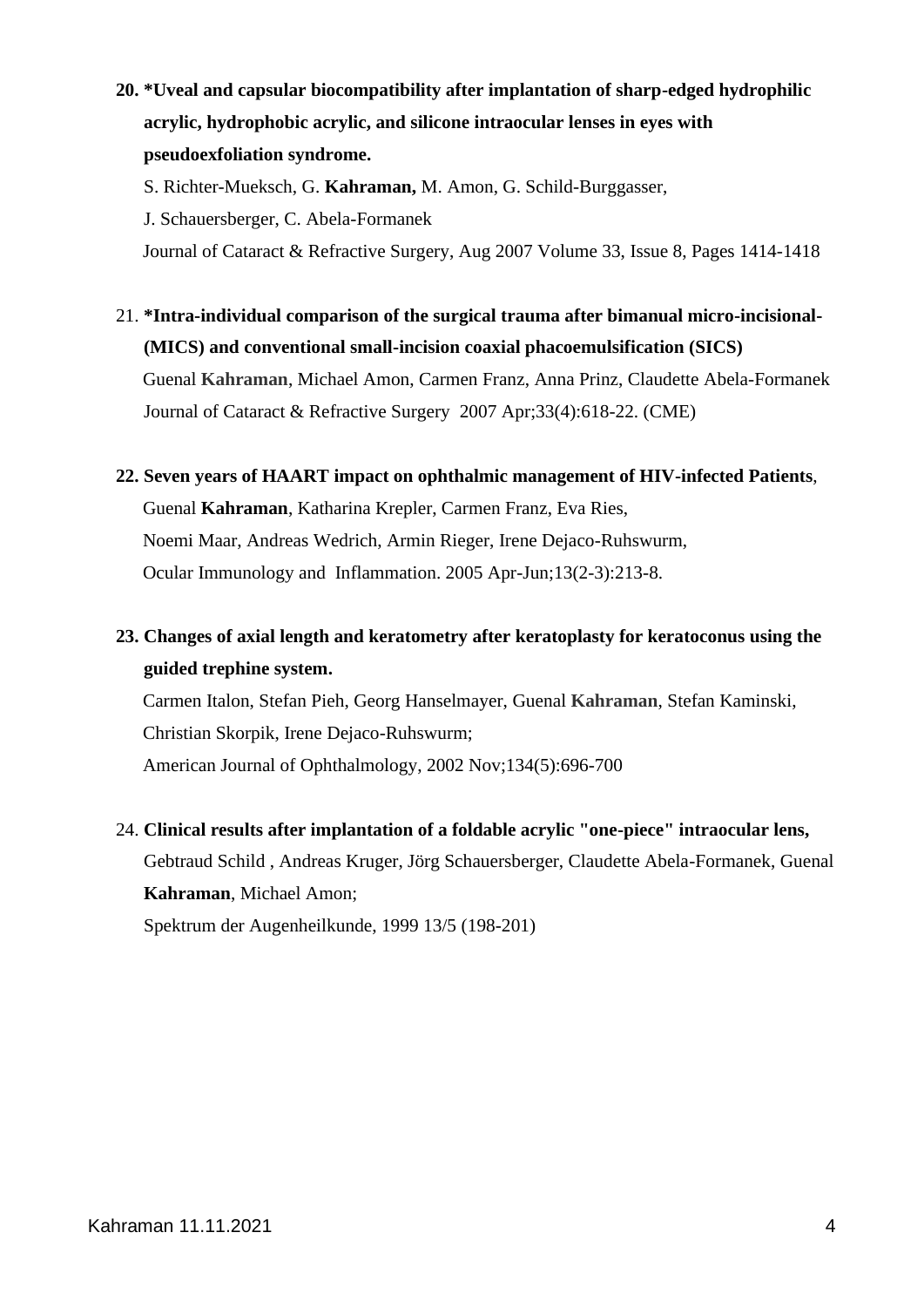## **ABSTRACTS & VORTRÄGE & EINGELADENE REFERATE**

- **1. Intra-individual comparative analysis of capsular opacification after Tecnis ZCB00 and AcrySof SN60AT implantation during a 5-year follow-up** Guenal Kahraman, Franz Prager, Michael Amon, Clara Ferdinaro ESCRS Kopenhagen 2016 ESCRS Athens 2016 ESCRS Maastricht 2017
- **2. Additive Intraokularlinsen Kurs**  Leitung: G.Kahraman, G.Auffarth,J. Schrecker 30. Kongress der Deutschsprachigen Gesellschaft für Intraokularlinsen-Implantation, interventionelle und refraktive Chirurgie 12. Februar 2016, Manheim
- **3. Comparison of optical performance and patient satisfaction with an extendedrange-of-vision IOL and a trifocal IOL: a randomized prospective study**  Guenal Kahraman, Franz Prager, Michael Amon, Barbara Wetzel, Clemens Bernhart ESCRS Kopenhagen 2016
- **4. Additive Intraokularlinsen Kurs**

Leitung: G.Kahraman, G.Auffarth,J. Schrecker 29. Kongress der Deutschsprachigen Gesellschaft für Intraokularlinsen-Implantation, interventionelle und refraktive Chirurgie 27. Februar 2015, Karlsruhe

**5. Enhancement of pseudophakic refractive errors with sulcus-fixated supplementary IOLs after 5 years.** 

Guenal Kahraman, Franz Prager, Michael Amon ESCRS Winter meeting Istanbul Feb 2015 ASCRS Meeting Sandiego April 2015

- **6. Suplementary IOL Course Leitung** Guenal Kahraman, Michael Amon, Gerd Auffahrt ESCRS London 14.09.2014
- 7. **Assessment of capsular bag-fixated and ciliary sulcus-fixated IOL centration after supplementary IOL implantation**

F.Prager, G. Kahraman J. Wiesinger B. Wetzel M. Amon Poster ESCRS London 14.09.2014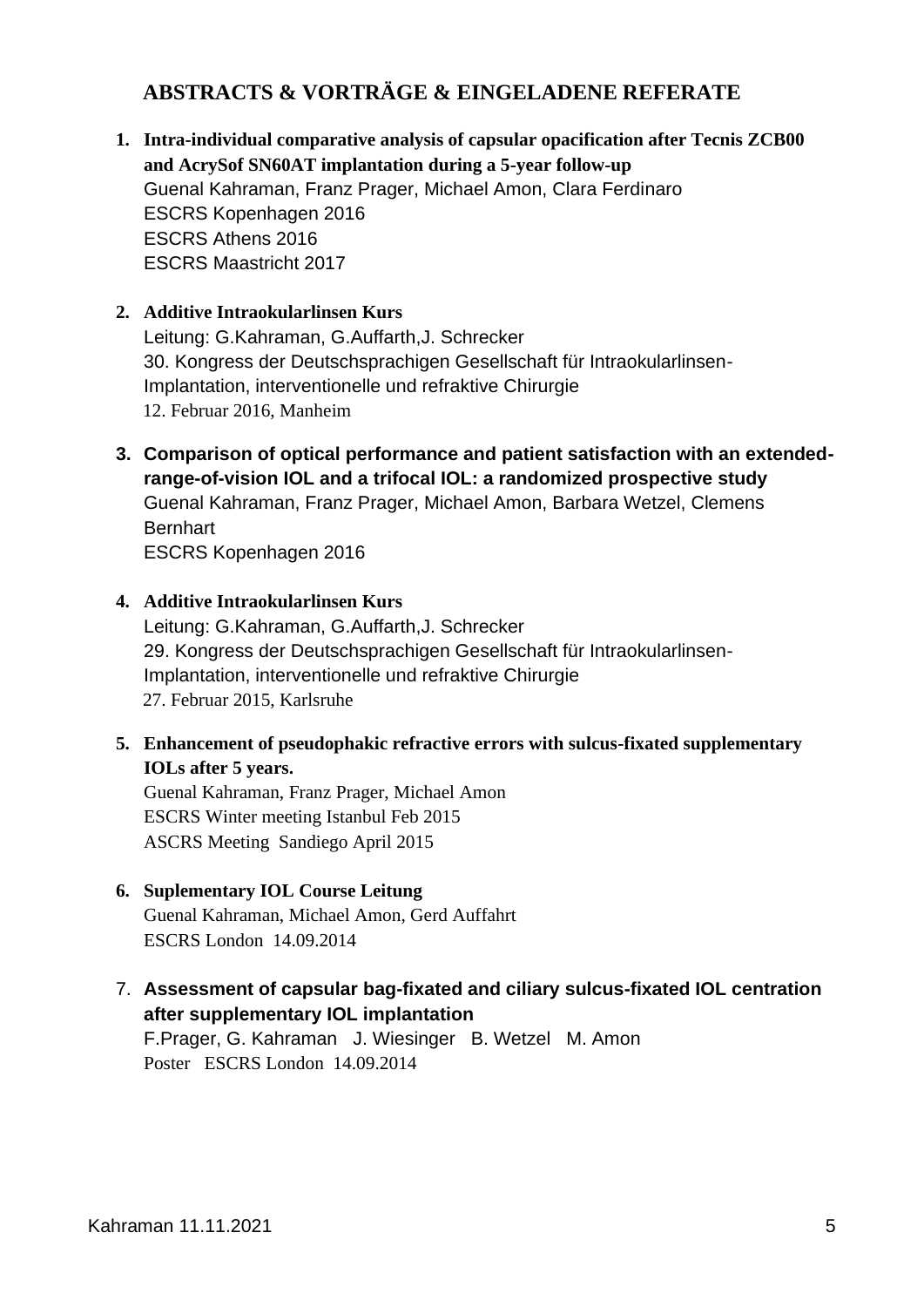8. **Vordere und hintere Kapseltrübung : Ein Intraindividueller Vergleich der AcrySof SA60AT und AMO Tecnis ZCB00. 3 Jahre Ergebnisse** G.Kahraman, M.Amon, K.Nigl, H.Schrittwieser Poster55. Tagung der Österreichischen Ophthalmologischen Gesellschaft 28-31. Mai 2014 Schladming

#### **9. Refraktive Linsenchirurgie**

Günal Kahraman BEST meeting, Akademisches Lehrkrankenhaus der Barmherzige Brüder Wien 12.05.2014 Wien

#### **10. Additive Intraokularlinsen Kurs**

G.Auffarth, M.Amon, G.Kahraman, J. Schrecker 28. Kongress der Deutschsprachigen Gesellschaft für Intraokularlinsen-Implantation, interventionelle und refraktive Chirurgie 8-10 ärz 2014 Bochum

## 11.**Anterior and posterior capsular opacification in Tecnis ZCB00 and AcrySof SA60AT: a randomized intra-individual comparison after 3 years**

G.Kahraman, M.Amon ESCRS meeting 5-9 October 2013 Amsterdam

#### **12.How Effective Supplemantary IOLs?** Invited Lecture

G.Kahraman 6th Ljubljana Refractive Surgery Meeting 06.09.2013 Slovenia

#### **13.Supplementary IOLs Kurs**

#### **Sulcoflex® Ein Linsensystem für Polypseudophakie**

G. Kahraman, M. Amon 27.Kongress der Deutschsprachigen Gesellschaft für Intraokularlinsen-Implantation, interventionelle und refraktive Chirurgie Heidelberg 12.04.2013

#### **14. Anterior and posterior capsular opacification in**

**Tecnis ZCB00 and AcrySof SN60AT: a randomized intra-individual comparison** G.Kahraman, H. Scrittwieser, M. Amon

XXX Congress of the ESCRS

8-11 September 2012 Milan

## 15.**Vordere und hintere Kapseltrübung : Ein Intraindividueller Vergleich der AcrySof SN60AT und AMO Tecnis ZCB00.**

G.Kahraman, H. Scrittwieser, M.Walch, M. Amon 53. Tagung der Österreichischen Ophthalmologischen Gesellschaft 17-19. Mai 2012 Villach

#### 16.**Duett-Implantation: Kombinierte Implantation einer Kapselsacklinse mit einer**

Kahraman 11.11.2021 6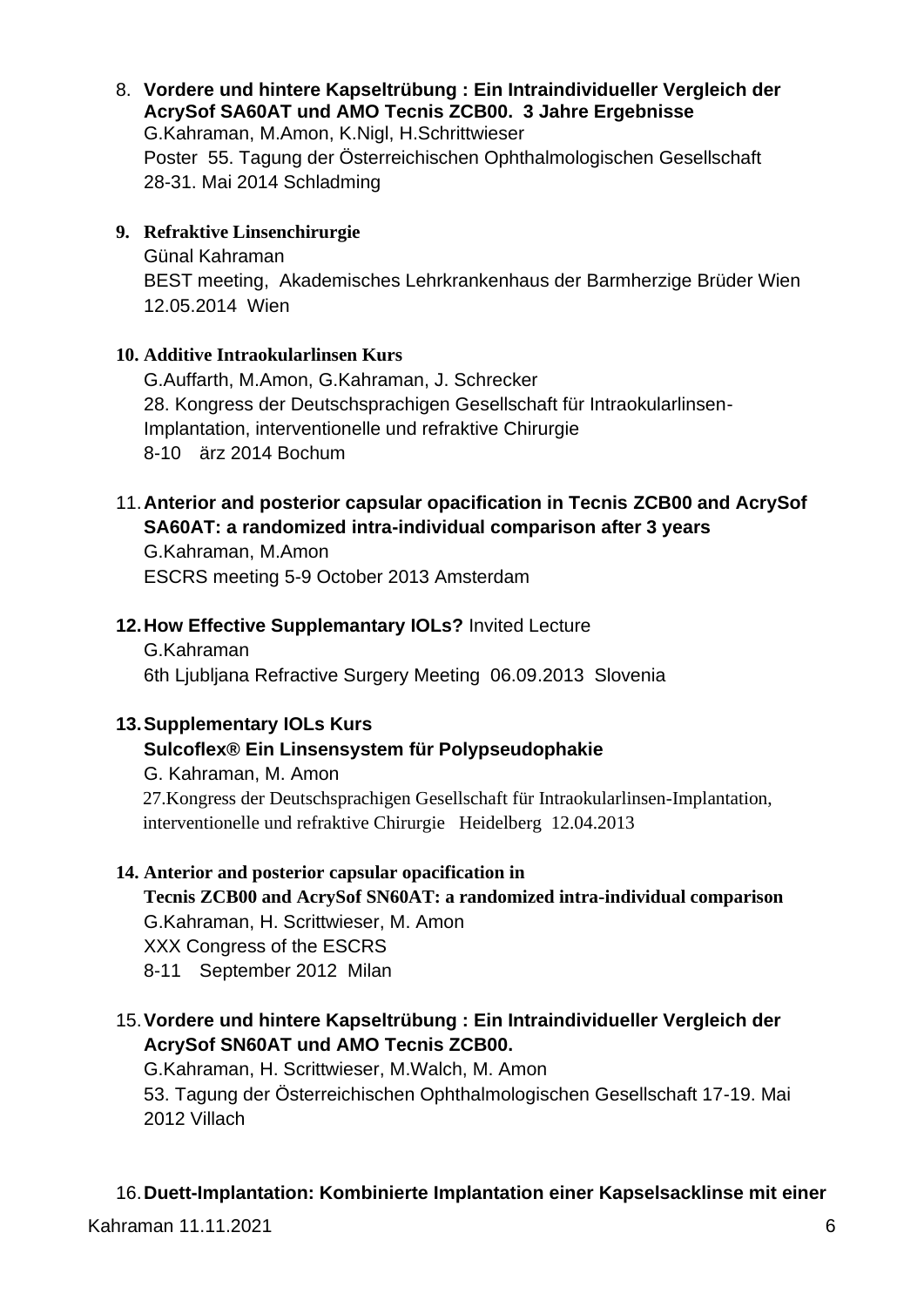#### **additiven sulcus-fixierten IOL**

G.Kahraman, M.Amon 26. Kongress der Deutschsprachigen Gesellschaft für Intraokularlinsen-Implantation, interventionelle und refraktive Chirurgie 8-10 März 2012 Berlin

#### 17.**Additive Intraokularlinsen Kurs**

G.Auffarth, M.Amon, G.Kahraman, J. Schrecker 26. Kongress der Deutschsprachigen Gesellschaft für Intraokularlinsen-Implantation, interventionelle und refraktive Chirurgie 8-10 März 2012 Berlin

#### **18.Anterior and posterior capsular opacification in Tecnis ZCB00 and AcrySof SN60AT: a randomized intra-individual comparison**

Guenal Kahraman, H. Scrittwieser, M. Amon ESCRS 2012 Winter Meeting 3-5Januar 2012 Prague

#### 19.**Supplemantary IOLs**

Cataract Didactic Course Invited Lecture ESCRS 2012 Winter Meeting 3-5Januar 2012 Prague

#### 20.**Supplementary IOLs**

Invited Lecture Fydorov Clinics Annual Meeting 7-11 Dezember 2011 Irkutsk Russia

#### 21.**Sulcoflex, ein additives Linsensystem zur Korrektur der pseudophaken Ametropie im mit Silikonöl gefüllten Auge**

Guenal Kahraman, N. El-Shammah, K. Nigl, M. Amon 25. Kongress der Deutschsprachigen Gesellschaft für Intraokularlinsen Implantation, interventionelle und refraktive Chirurgie 10-12 März 2011 Frankfurt am Main

52. Tagung der Österreichischen Ophthalmologischen Gesellschaft 2-5 Juni 2011 Mayrhofen

## **22.Sulcoflex®: A new supplementary IOL for primary and secondary implantation into the eye, 3 year results**

Guenal Kahraman BMK meeting (Invited Speaker-Keynote lecture) 13.Mai 2011 Oslo Norway

#### 23.**Korrektur kornealer Astigmatismen mit additiven Intraokularlinsen**

Kahraman 11.11.2021 7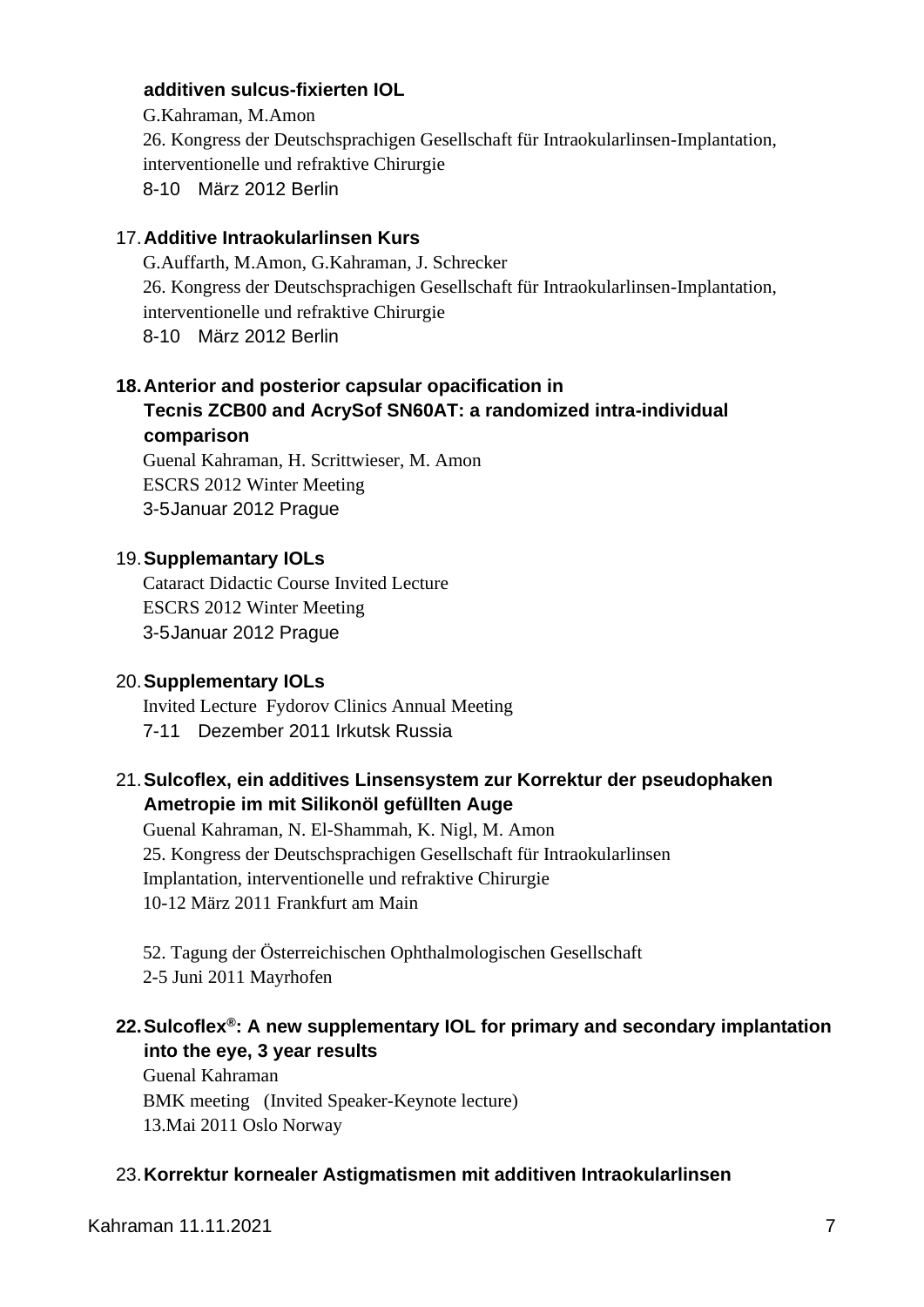Günal Kahraman BEST meeting, Akademisches Lehrkrankenhaus der Barmherzige Brüder Wien 28.05.2011 Wien

#### **24.Sulcoflex<sup>R</sup>, ein neues Linsensystem für Polypseudophakie**

Günal Kahraman Annual Congress of Croatian Society for Cataract and Refractive Surgery (Invited Speaker-Keynote lecture) 22nd till 24th of October 2010, Zagreb

## **25.Sulcoflex<sup>R</sup>, ein neues Linsensystem für Polypseudophakie**

Guenal Kahraman International ophthalmosurgical conference Modern technologies in cataract surgery Orebic, Croatia, 21. 25 Sept. 2010

## **26.Sulcoflex®: A new supplementary IOL for primary and secondary implantation into the eye, 2 year results**

Guenal Kahraman, Michael Amon XXVIII Congress of the ESCRS September 3-8, 2010; Paris, France

#### 27.**Sulcoflex® A new supplementary IOL to correct pseudophakic refractive error** Günal Kahraman

Royal [College of Ophthalmologists,](http://www.rcophth.ac.uk/) Xth State of the Art Refractive & Cataract Surgery Symposium (Invited Speaker-Keynote lecture) 18.06.2010 Hull, United Kingdom,

## **28.Rotationsstabilität additiver sulcusfixierter Intraokularlinsen bei Pseudophakie Rotational stability of supplementary IOL's in pseudophakes placed into the ciliary sulcus**

N. El Shammah, G. Kahraman, K. Nigl, H. Schrittwieser, M. Amon 51. Tagung der Österreichischen Ophthalmologischen Gesellschaft,

13.-15. Mai 2010, Zell am See

## 29.**Duett-Implantation: Kombinierte Implantation einer Kapselsacklinse mit einer additiven sulcus-fixierten IOL**

Günal Kahraman,Nora El Shammah ,Harald Schrittwieser,Karl Nigl,Michael Amon 51. Tagung der Österreichischen Ophthalmologischen Gesellschaft, 13.-15. Mai 2010, Zell am See

#### 30.**Perimetrie in der Praxis Grundlagen und Beispiele**

Günal Kahraman Fachtagung von Orthoptik Austria (Invited Speaker-Keynote lecture) 8. Mai 2010 Wien

#### 31.**Sulcoflex® A new supplementary IOL to correct pseudophakic refractive error** Günal Kahraman,

4th Ljubljana Refractive Surgery Meeting (Invited Speaker-Keynote lecture)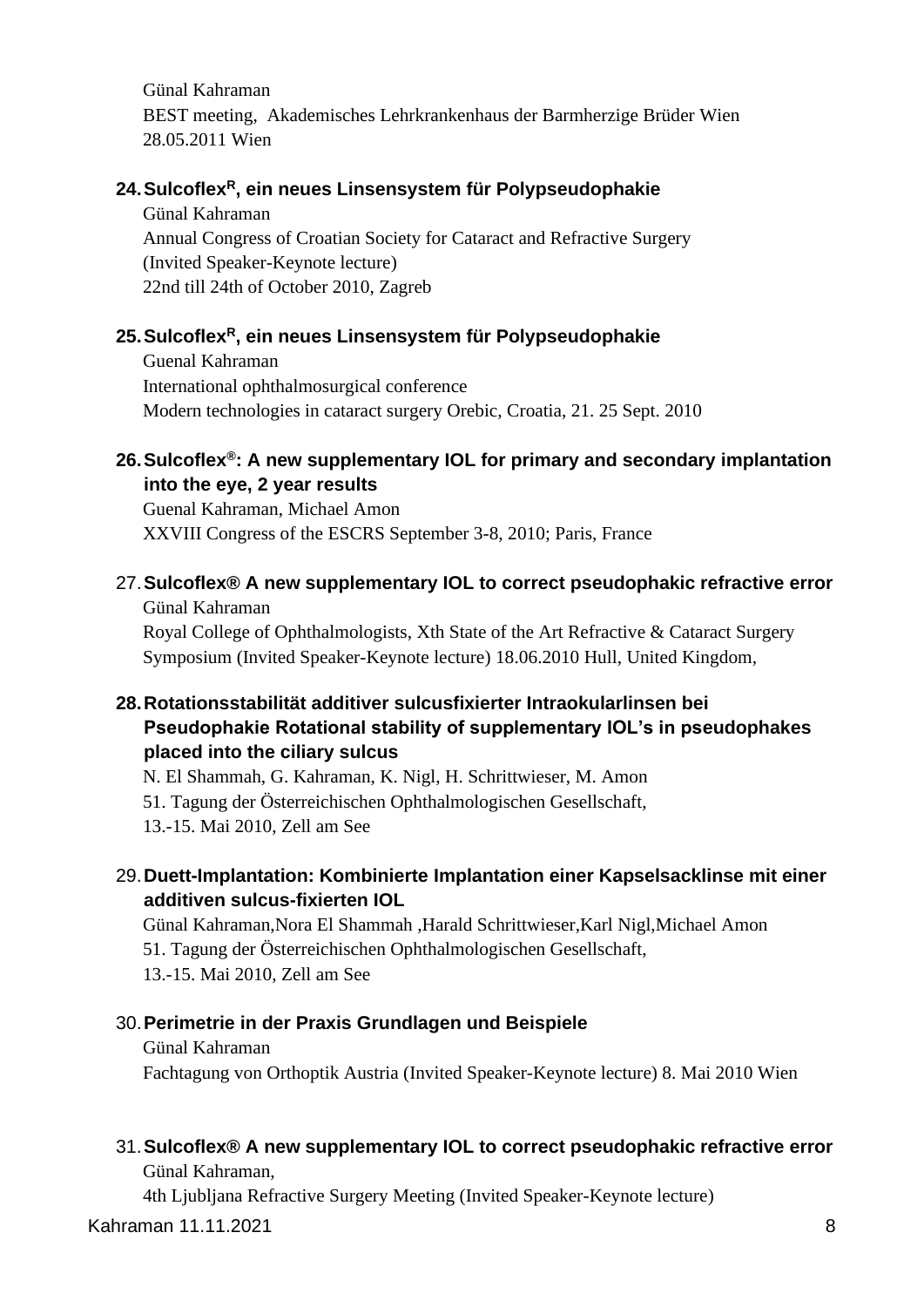5th-6th March 2010 Ljubljana, Slovenia

## 32.**Zentrierung und Rotationsstabilität der Rayner Sulcoflex® Intraokularlinse bei Pseudophakie**

Günal Kahraman, Nora El Shammah, Michael Amon 24. Kongress der Deutschsprachigen Gesellschaft für Intraokularlinsen Implantation, interventionelle und refraktive Chirurgie 25.–27. Februar 2010, Köln Klin Monatsbl Augenheilkd 2010; 227 - V42 DOI: 10.1055/s-0030-1249498

## **33.Sulcoflex®: A new supplementary IOL for primary and secondary implantation into the eye, 2 year results**

Günal Kahraman, Michael Amon XXVII Congress of the ESCRS SEP 12-16, 2009; Barcelona, Spain

#### 34.**Grubenpapille**

Günal Kahraman BEST meeting, Akademisches Lehrkrankenhaus der Barmherzige Brüder Wien 04.06.2011

## 35.**Sulcoflex, ein neues Linsensystem für Polypseudophakie: Design, Ergebnisse, Indikationen**

Günal Kahraman, Nora El Shammah, Michael Amon 50. Tagung der Österreichischen Ophthalmologischen Gesellschaft 21-23. Mai 2009 Bad Ischl

## **36.Rotationsstabilität und Tilt der Rayner Sulcoflex® Sulcus IOL**

Nora El Shammah, Günal Kahraman, Michael Amon

- 50. Tagung der Österreichischen Ophthalmologischen Gesellschaft
- 21- 23. Mai 2009 Bad Ischl

## 37.**Beobachtung der zentralen Netzhaut- dickenveränderung durch Kataraktoperation in Abhängigkeit zur Entzündungsreaktion der Vorderkammer**

G. Stock, R. Dunavölgyi, C. Ahlers, G. Kahraman, J. Schauersberger, U. Schmidt-Erfurth, M. Amon

50. Tagung der Österreichischen Ophthalmologischen Gesellschaft

21- 23. Mai 2009 Bad Ischl

#### **38.Sulcoflex: Ein neues Linsensystem für Polypseudophakie**

Günal Kahraman,Nora El Shammah ,Karl Nigl,Michael Amon 49. Tagung der Österreichischen Ophthalmologischen Gesellschaft 1-3.5.2008 Graz

## **39.A new concept for primary and secondary implantation into the pseudophakic eye: Sulcoflex IOL**

M. Amon, Th. Pfleger, G. Kahraman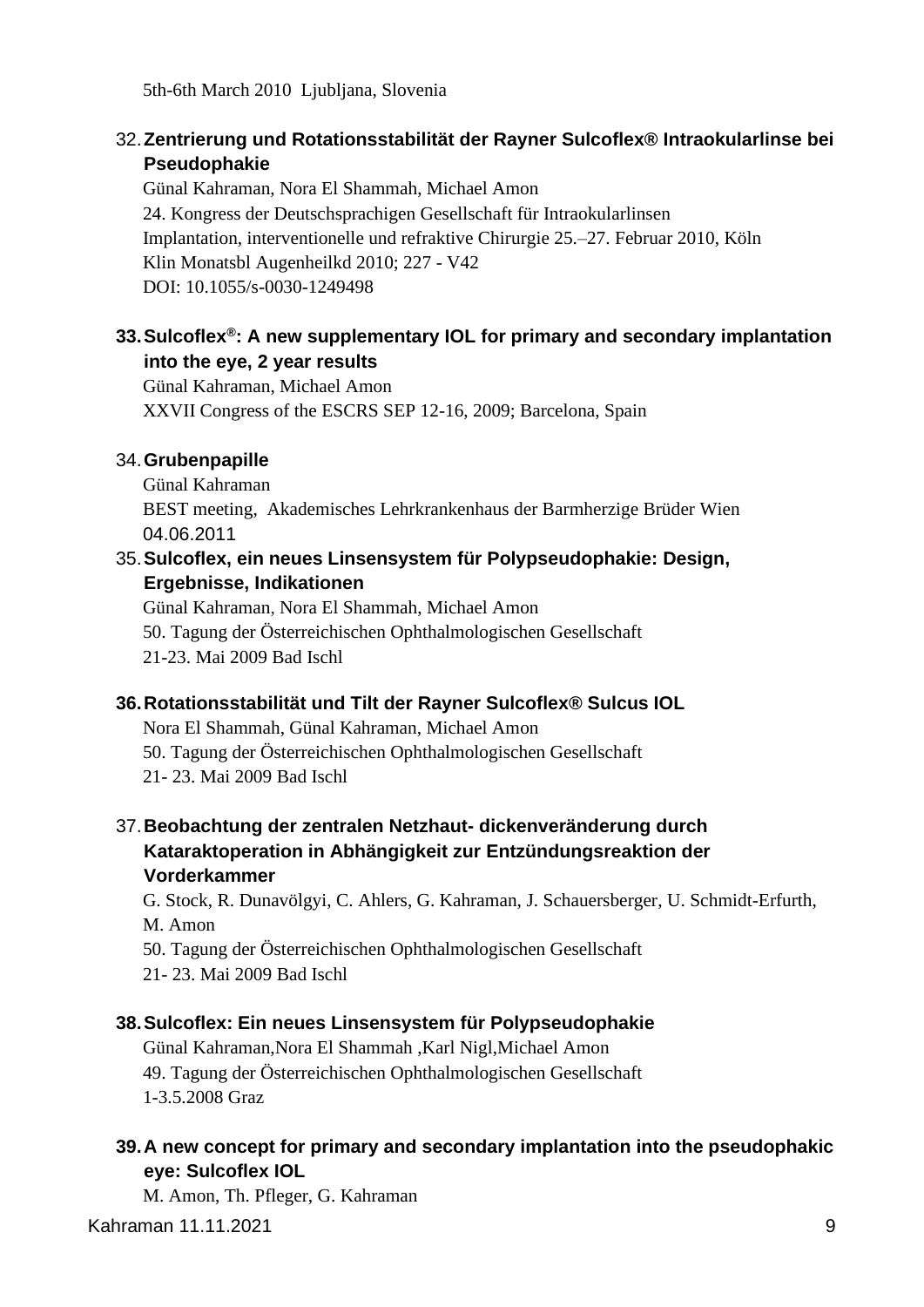IXth meeting "Modern Technologies of Cataract and Refractive Surgery 23 -25 October 2008. Moscow

#### 40.**Sulcoflex:a new IOL for primary and secondary implantation into the pseudophakic eye: 1 year results**

Kahraman G. Amon M, Auffarth G, Poster World Ophthalmology Congress Hong Kong 26.06.2008 Rayner Symposium (Invited Speaker-Keynote lecture) 28.06.2008 XXVI Congress of the ESCRS Berlin 17.09.2008

**41.Anti-infammatory efficacy and subjective tolerability of diclofenac-sodium, unpreserved diclofenac-sodium or keterolac eyedrops following cataract surgery**

S. Maca, G. Kahraman, M. Amon et al. XXVI Congress of the ESCRS, Berlin 2008

#### 42.**HLA-B27 Antigen-Associated Acute Anterior Uveitis (B27-AAU), Coping Mechanisms and the Subjective Impression of Stress as a Trigger: New Insights**

Maca S., Sobala A., Kahraman G., Pakesch G., Barisani T. ARVO Fort Lauderdale, Florida 27.04.2008

#### **43.Evaluation of Retinal Thickness and Inflammatory Reaction Following Uneventful Cataract Surgery**

Stock G., Dunavoelgyi R, Ahlers C, Kahraman G., Schauersberger J., Amon M, Schmidt-Erfurt U.M. ARVO Fort Lauderdale, Florida 27.04.2008

#### **44.Comparison of the uveal and capsular biocompatibility of the Rayner Centerflex (570H) vs. Rayner C-flex (570C) - three year results**.

Kahraman G, Amon M., Abela-Formanek C, Schild-Burggasser G, Schauersberger J, XXV Congress of the ESCRS Stockholm 09.09.2007

## **45.Sulcoflex (Rayner 653L) a new IOL for implantation in the pseudophakic eye: Indications and first results**

Amon M, Kahraman G, Schauersberger J, XXV Congress of the ESCRS Stockholm 10.09.2007

## 46.**Visual performance and patient satisfaction with matched pairs of multifocal lenses**

Dunavoelgyi R., Kahraman G., Sacu S., Pruente C., Abela-Formanek C.,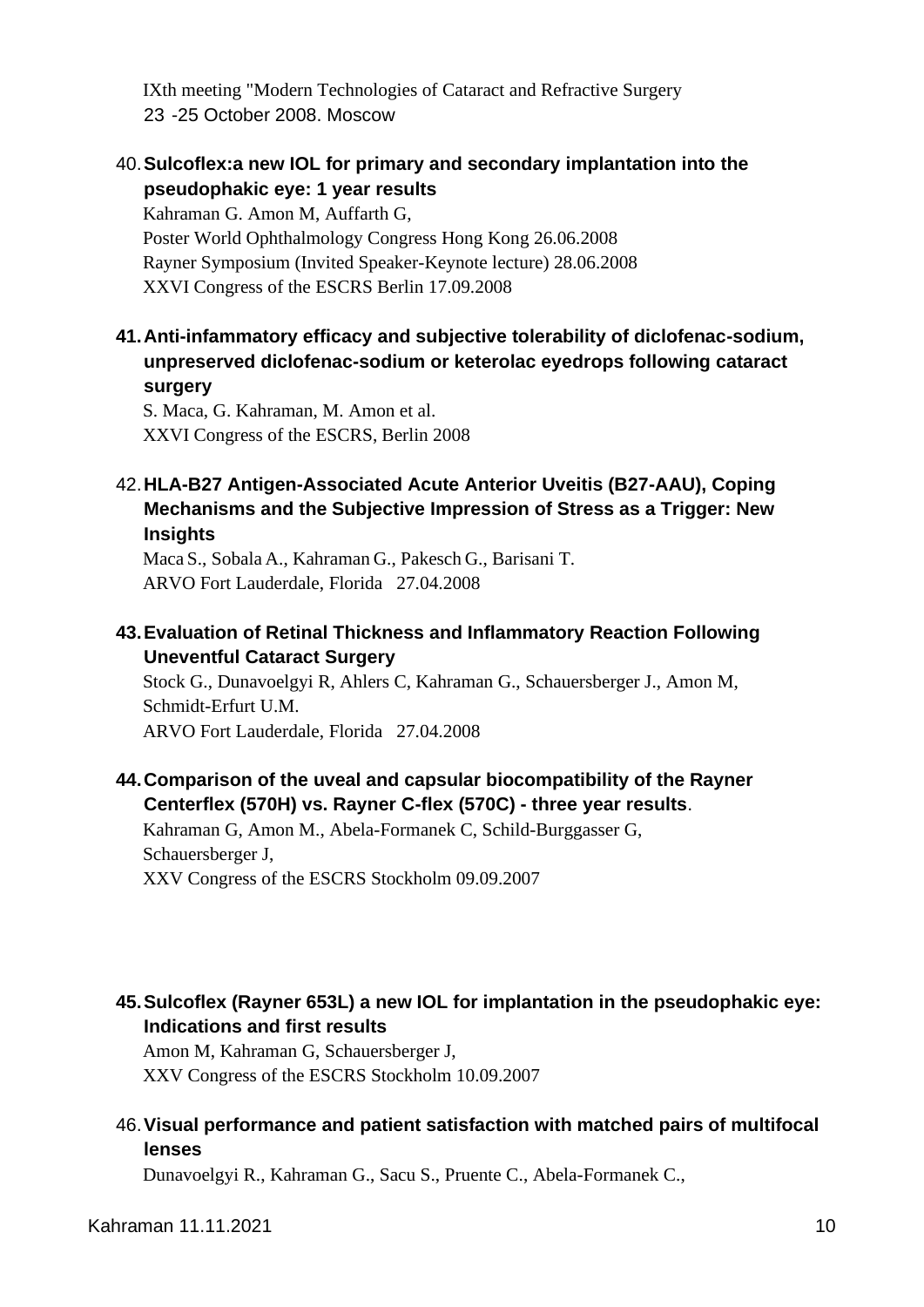XXV Congress of the ESCRS Stockholm 10.09.2007

**47.Intra-individual comparison of the surgical trauma after bimanuall microincisional-(MICS) and conventional small-incision coaxial phacoemulsification (SICS)**

Kahraman G, Amon M, Franz C, Prinz A, Abela-Formanek C. XXIV Congress of the ESCRS London 13.09.2006

- **48.One year postoperative results after implantation of a heparinised, hydrophilic-acrylic, three-piece intraocular lens in uveitis, cataract eyes** Abela-Formanek C, Kahraman G, Amon M, Franz C, Prinz A, Schauersberger J. ESCRS London 09.09.2006
- **49.**I**ntra-individual comparison of contrast sensitivity after implantation of Acrysof SN60AT® and Tecnis Z9000TM intraocular lenses**

Schauersberger J, Amon M, Kahraman G, , Abela-Formanek C. ESCRS 2006 London

- **50.Interindividueller Vergleich des Kontrastsehens nach Implantation von Acrysof Natural SN60AT und Technis Z9000 Intraocularlinsen** Schauersberger J, Amon M, Kahraman G, Abela-Formanek C,. DOC Berlin 19.04.2006
- **51.Posterior capsule opacification of one-piece hydrophilic acrylic IOLs: Rayner Centerflex TM versus Rayner C-flex TM** Schild G, Amon M, Abela-Formanek C, Schauersberger J, Kahraman G, ESCRS Lissabon 13.09.2005
- **52.Clinical outcome after implantation of IOLs with different properties of improved contrast sensitivity; comparison of an aspherical IOL to a spherical, yellow-tinted Intraocular lens.**

Kahraman G, Abela-Formanek C, Amon M, Schauersberger J ESCRS Lissabon 12.09.2005

- **53.C-***flex***™ Study Vienna site one-year results** Kahraman G. Satellite Meeting ESCRS Lisbon 09.09.2005
- 54.**Kontrastsehen: Alcon SN60AT versus AMO Z9000** Schauersberger J, Kahraman G, Amon M, Abela-Formanek C, Alcon Science Day ; Bad Ischl 2005
- **55.Untersuchung des Farb- und Kontrastsehens nach Implantation von Acrysof Natural SN60AT und Tecnis Z 9000 Intraokularlinsen.**

Schauersberger J, Kahraman G, Amon M, Abela-Formanek C,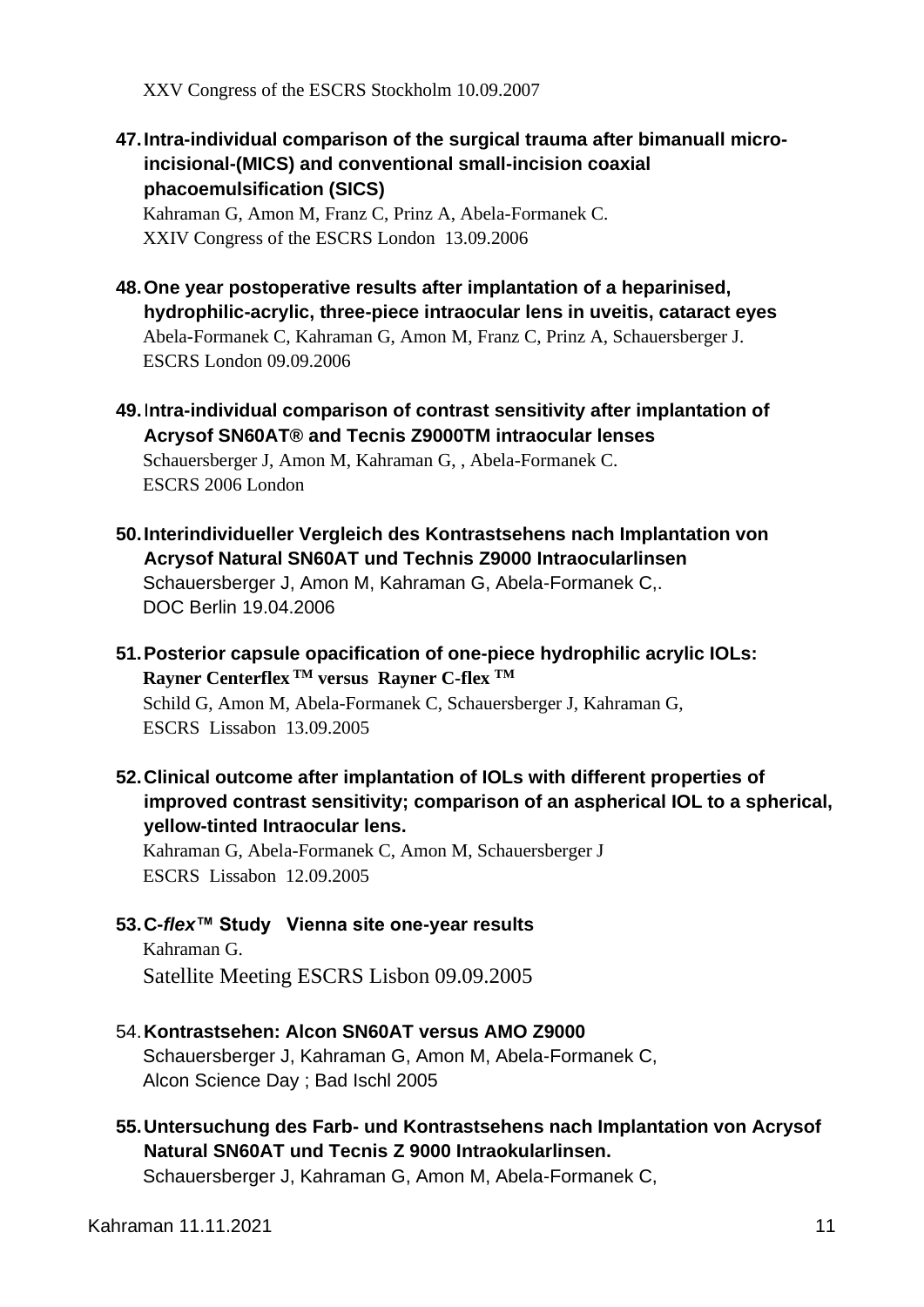DOC, Nürnberg, 2005

- **56.Biokompatibilität von Intraokularlinsen – Wahl der IOL** Abela-Formanek C, Kahraman G, Amon M DOC, Nürnberg; 2005
- **57.The biocompatibility of modern hydrophilic intraocular lenses**

J. Schauersberger J, Amon M, Abela-Formanek C, Kruger A, Schild G, Kahraman G ESCRS, Paris 19.-23.9.2004

- 58.**Biocompatibility and clinical performance of Matrix Acrylic intraocular lenses**. Kahraman G, Amon M, Abela-Formanek C, Schild G, Schauersberger J, Kruger A, ESCRS Paris 19.-23.9.2004
- 59.**Is the uveal and capsular biocompatibility similar in both eyes after bilateral cataract surgery? A comparison after implantation of Clariflex-AMO IOLs**. Abela-Formanek C, Schild G, Amon M, Kahraman G, Kruger A, Schauersberger J., ESCRS Paris 19.-23.9.2004
- **60.Comparison of two hydrophilic IOLs: Rayner Centerflex™ versus Rayner C-flex™**

Schild G, Abela-Formanek C, Amon M, Kahraman G, Schauersberger J. ESCRS Paris 19.-23.9.2004

- **61.3 year postoperative results after implantation of hydrophilic-acrylic, hydrophobic-acrylic and silicone IOLs in eyes with PEX-syndrome** Abela-Formanek C, Kahraman G, Amon M, Schild G, Schauersberger J, Kruger A, ESCRS München 12.09.2003
- 62.**Verlauf von Refraktion, Keratometrie und Bulbuslänge nach Keratoplastik mit dem geführten Trepansystem (GTS®) bei Keratokonuspatienten** Italon C, Pieh S, Hanselmayer G, Kahraman G, Skorpik C, Dejaco-Ruhswurm I. 100. Jahrestagung der DOG, Berlin, 26.-29.9.2002
- 63.**Astigmatismuskorrektur bei Kataraktpatienten durch Implantation einer faltbaren torischen Intraokularlinse**

Kahraman G, Dejaco-Ruhswurm I, Kaminski S, Italon C, Pieh S, Skorpik C. 43.Tagung Der Österreichischen Ophthalmologischen Gesellschaft 30.5.-1.6.2002 Graz

64.**Bulbuslänge und Keratometrie nach Keratoplastik mit dem geführten Trepansystem bei Keratokonuspatienten**

Kahraman 11.11.2021 12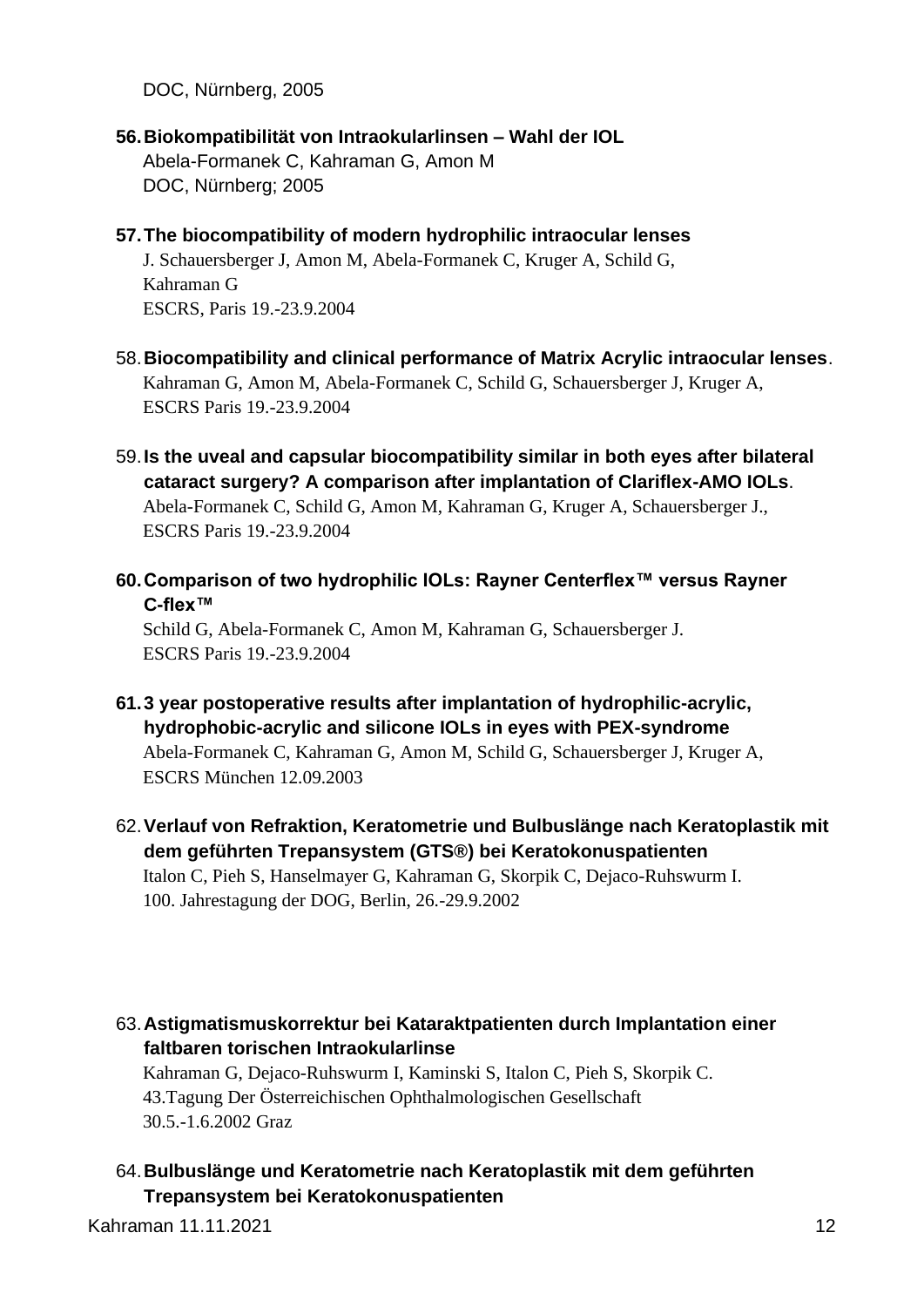Italon C, Pieh S, Hanselmayer G, Kahraman G, Skorpik C, Dejaco-Ruhswurm I., 43.Tagung Der Österreichischen Ophthalmologischen Gesellschaft 30.5.-1.6.2002 Graz

#### 65.**6 Jahre Hochaktive antiretrovirale Kombinationstherapie in Ost-Österreich-Auswirkungen auf das opthalmologische Management bei HIV-infizierten Patienten**,

Kahraman G, Dejaco-Ruhswurm I, Krepler K, Italon C, Maar N, Rieger A, Wedrich A.

43.Tagung Der Österreichischen Ophthalmologischen Gesellschaft 3rd International Conference on Ocular Infections Salzburg 9.-13.6.2002

**66.Korrektur hoher Hornhautastigmatismen bei Kataraktpatienten durch eine faltbare torische Intraokularlinse mit Z-Haptik**

Dejaco-Ruhswurm I, Kaminski S., Italon C, Pieh S, Kahraman G, Skorpik C. 100. Jahrestagung der DOG,Berlin,26.-29.9.2002,

67.**Veränderungen des Tyndalleffektes nach zentraler Laserkoagula- tion bei diabetischem Makulaödem — Changes in aqueous flare after grid photocoagulation in patients with diabetic macular edema**

K. Jandrasits, K. Krepler, D. R. Baradaran, R. Biowski, G. Kahraman, A. Wedrich Poster 42.Tagung Der Österreichischen Ophthalmologischen Gesellschaft 24-26.5.2001

- 68.**Glaukomoperation mit Ahmed Valve Drainageimplantat: mittelfristige Ergebnisse**, Vass C., Hirn C., Rainer G., Kiss B., Petternel V., Findl O., Hanselmayer G., Kahraman G. 42.Tagung Der Österreichischen Ophthalmologischen Gesellschaft 24.-26.5.2001 Millstatt
- 69.**Klinische Ergebnisse nach Implantation einer faltbaren "one-piece" Acryllinse** Schild G., Kruger A, Schauersberger J, Abela C, Kahraman G, Amon M. 40.Tagung Der Österreichischen Ophthalmologischen Gesellschaft 13-15.5.1999 Bregenz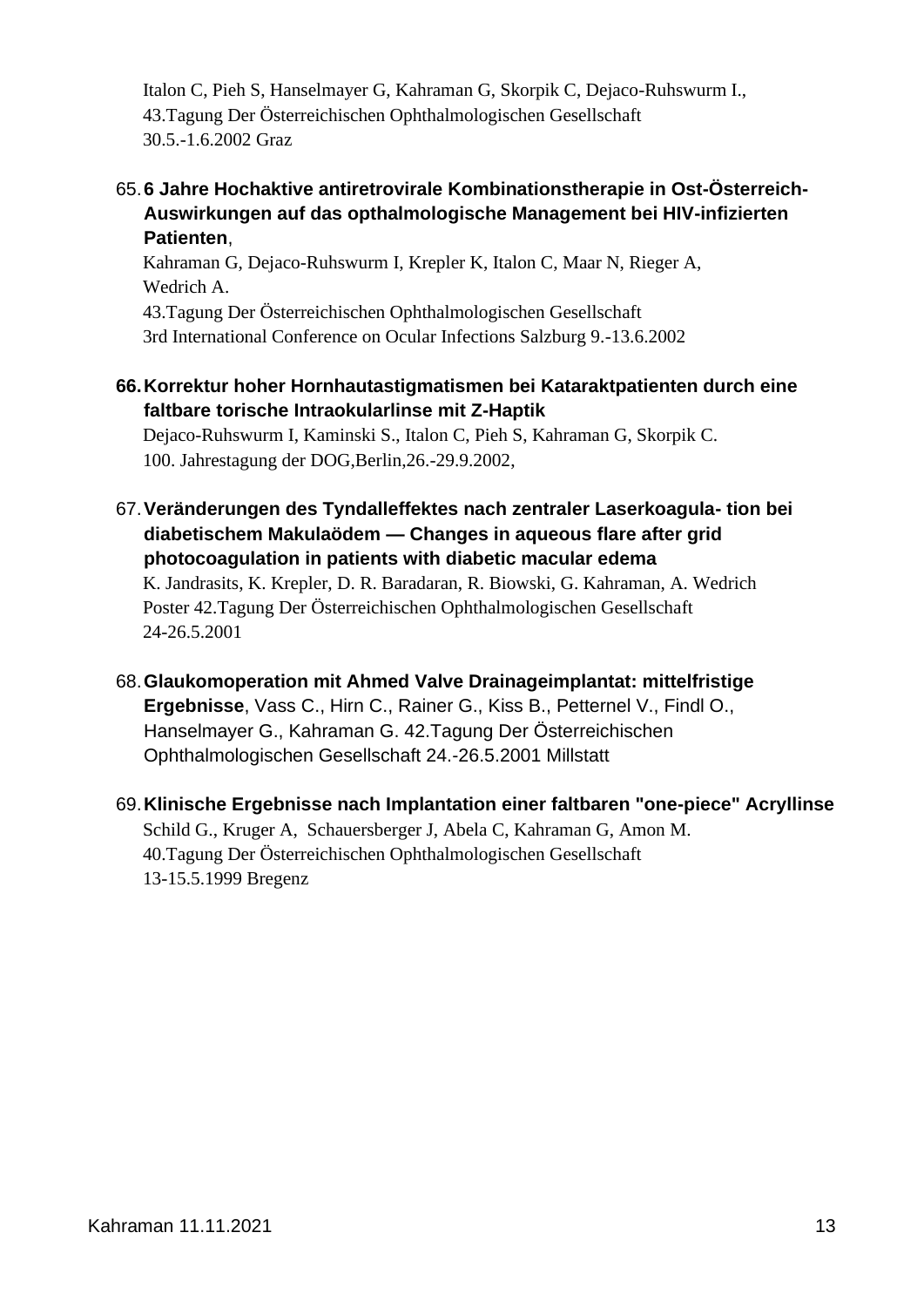#### **BUCHBEITRÄGE**

**1. Premium and Specialized Intraocular Lenses** 

Guy Kleinmann, Ehud I. Assia, David J. Apple eISBN: 978-1-60805-832-7, 2014 ISBN: 978-1-60805-833-4 Supplementary IOLs for Pseudophakic Refractive Error Correction - Pp. 201-214 (14) Guenal Kahraman and Michael Amon

#### **2. Lens Epithelium and Posterior Capsular Opacification**

Editors: Saika, Shizuya, Werner, Liliana, Lovicu, Frank J. (Eds.) eBook ISBN 978-4-431-54300-8 DOI 10.1007/978-4-431-54300-8 Capsular and Uveal Biocompatibility of Different IOLs in Eyes With and Without Associated Conditions Pp. 313-325 (18) Michael Amon and Guenal Kahraman

#### **3. Cataract and Lens Surgery**

Editor: Mehdi Shajari, Siegfried Priglinger, Thomas Kohnen, Thomas C. Kreutzer, Wolfgang Mayer

Chapter 39 Supplementary Intraocular Lenses Amon Kahraman 2021 Springerverlag in print

#### **SONSTIGE PUBLIKATIONEN**

**1. Anterior and posterior capsule opacification with 2 different IOLs: 3-year follow-up results** Guenal Kahraman

Ophthalmology Times Europe July 2015

- 2. **Duet Implantation: An Update Correcting residual presbyopia with a supplementary IOL** Guenal Kahraman, Michael Amon Journal of Cataract and Refractive Surgery Today March 2011
- **3. New Supplementary Intraocular lens for refractive Enhancement in Pseudophakic patients**

Guenal Kahraman Ocular Times March-April 2011 Volume 1 Issue 03

**4. Making the Most of One's Residency Program, Trainees share their experiences.** Guenal Kahraman, MD; Leonoor S. Koetsier, MD; Eugene Y.J. Ng, MRCOPHTH; and Charl G. Weitz, MBCHB Journal of Cataract and Refractive Surgery Today February 2010